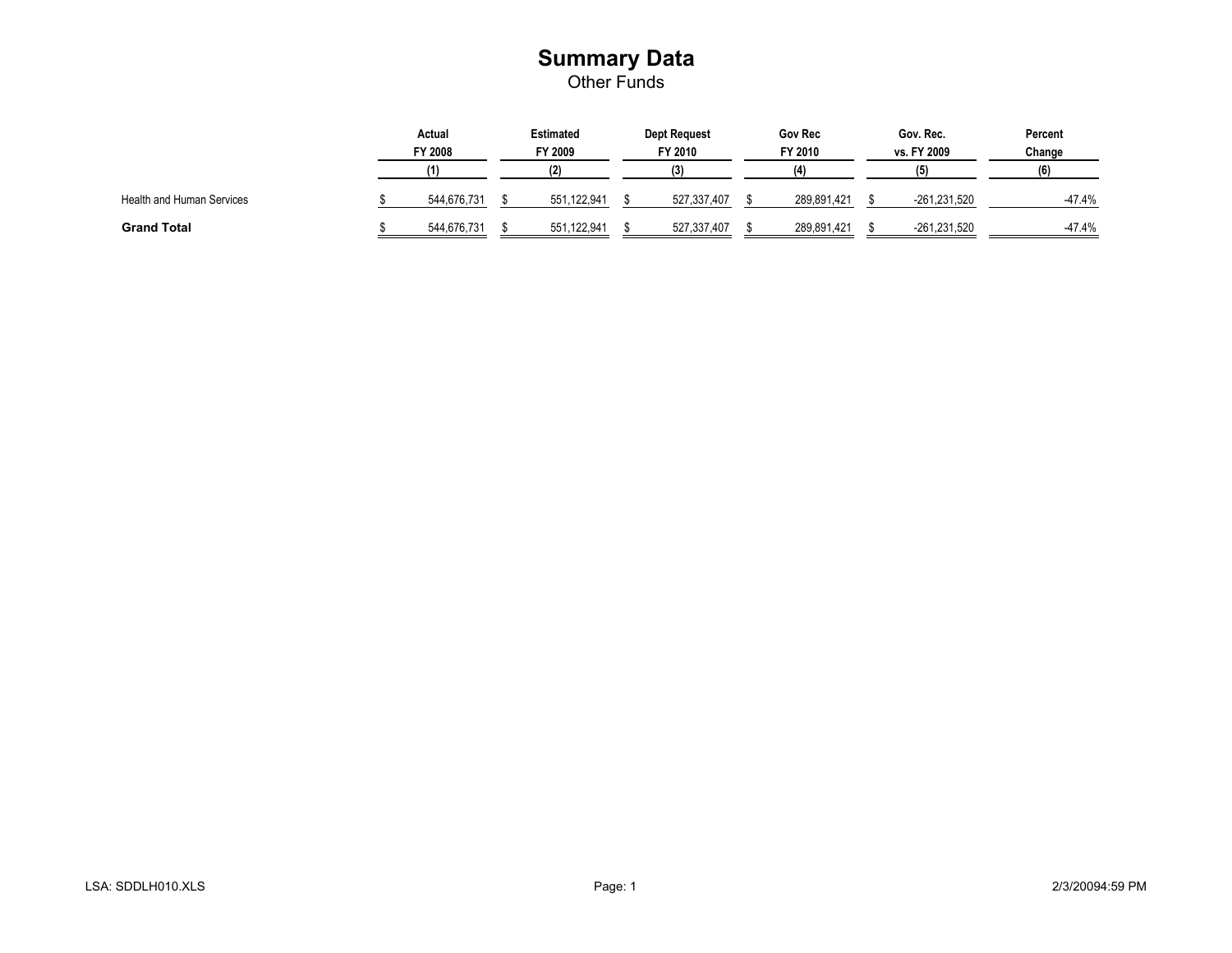|                                             | Actual<br>FY 2008 |            | <b>Estimated</b><br>FY 2009 |            | <b>Dept Request</b><br>FY 2010 |            | <b>Gov Rec</b><br>FY 2010 |           | Gov. Rec.<br>vs. FY 2009 |               | Percent<br>Change |
|---------------------------------------------|-------------------|------------|-----------------------------|------------|--------------------------------|------------|---------------------------|-----------|--------------------------|---------------|-------------------|
|                                             |                   | (1)        |                             | (2)        |                                | (3)        |                           | (4)       |                          | (5)           | (6)               |
| Elder Affairs, Dept. of                     |                   |            |                             |            |                                |            |                           |           |                          |               |                   |
| Elder Affairs, Dept. of                     |                   |            |                             |            |                                |            |                           |           |                          |               |                   |
| <b>Elder Affairs Operations-SLTF</b>        |                   | 8,442,707  | S                           | 8,486,698  | S.                             | 8,486,698  | \$                        | 8,486,698 | \$                       |               | 0.0%              |
| <b>Total Elder Affairs, Dept. of</b>        |                   | 8,442,707  |                             | 8,486,698  |                                | 8,486,698  |                           | 8,486,698 | \$                       |               | 0.0%              |
| Public Health, Dept. of                     |                   |            |                             |            |                                |            |                           |           |                          |               |                   |
| Public Health, Dept. of                     |                   |            |                             |            |                                |            |                           |           |                          |               |                   |
| Ad. Dis.-Substance Abuse Treatment-GTF      | \$                | 2,215,000  | \$                          | 2,215,000  | - \$                           | 2,215,000  | \$                        | 0         | \$                       | $-2.215.000$  | $-100.0%$         |
| Ad. Dis.-Gambling Treatment Prog.-GTF       |                   | 5,255,285  |                             | 5,068,101  |                                | 4,310,000  |                           | 0         |                          | $-5.068.101$  | $-100.0%$         |
| Ad. Dis.-Tobacco Use Prev.-HITT             |                   | 5,928,465  |                             | 6,928,265  |                                |            |                           |           |                          | $-6,928,265$  | $-100.0%$         |
| Ad. Dis.-Sub. Abuse Treatment-HITT          |                   | 13,800,000 |                             | 13,800,000 |                                |            |                           |           |                          | $-13,800,000$ | $-100.0%$         |
| Ad. Dis.-Sub. Abuse Prev. for Kids-HITT     |                   | 1,050,000  |                             | 1,050,000  |                                |            |                           |           |                          | $-1,050,000$  | $-100.0%$         |
| Chr. Con-PKU Assistance-HITT                |                   | 100,000    |                             | 100,000    |                                |            |                           |           |                          | $-100,000$    | $-100.0%$         |
| Chr. Con.-Iowa Stillbirth Eval.-HITT        |                   |            |                             | 26.000     |                                |            |                           |           |                          | $-26,000$     | $-100.0%$         |
| Chr. Con.-AIDS Drug Assist. Prog.-HITT      |                   | 275.000    |                             | 275,000    |                                |            |                           |           |                          | $-275,000$    | $-100.0%$         |
| Pub. Pro.-External Defibrillator Grant-HITT |                   | 40,000     |                             |            |                                |            |                           |           |                          |               | 0.0%              |
| Healthy Iowans 2010-HITT                    |                   | 2,509,960  |                             | 2,509,960  |                                |            |                           |           |                          | $-2,509,960$  | $-100.0%$         |
| Epilepsy Education-HITT                     |                   | 100.000    |                             | 100,000    |                                |            |                           |           |                          | $-100.000$    | $-100.0%$         |
| Addictive Disorders-HCTF                    |                   | 6,993,754  |                             | 3,195,164  |                                | 3,195,164  |                           |           |                          | $-3,195,164$  | $-100.0%$         |
| Healthy Children and Families-HCTF          |                   | 687.500    |                             | 667.700    |                                | 618,500    |                           |           |                          | $-667.700$    | $-100.0%$         |
| <b>Chronic Conditions-HCTF</b>              |                   | 1,188,981  |                             | 1,164,181  |                                | 1,163,981  |                           |           |                          | $-1,164,181$  | $-100.0%$         |
| Community Capacity-HCTF                     |                   | 2,790,000  |                             | 2,790,000  |                                | 2,490,000  |                           |           |                          | $-2,790,000$  | $-100.0%$         |
| Total Public Health, Dept. of               |                   | 42,933,945 |                             | 39,889,371 |                                | 13,992,645 |                           | $\Omega$  | \$                       | $-39,889,371$ | $-100.0%$         |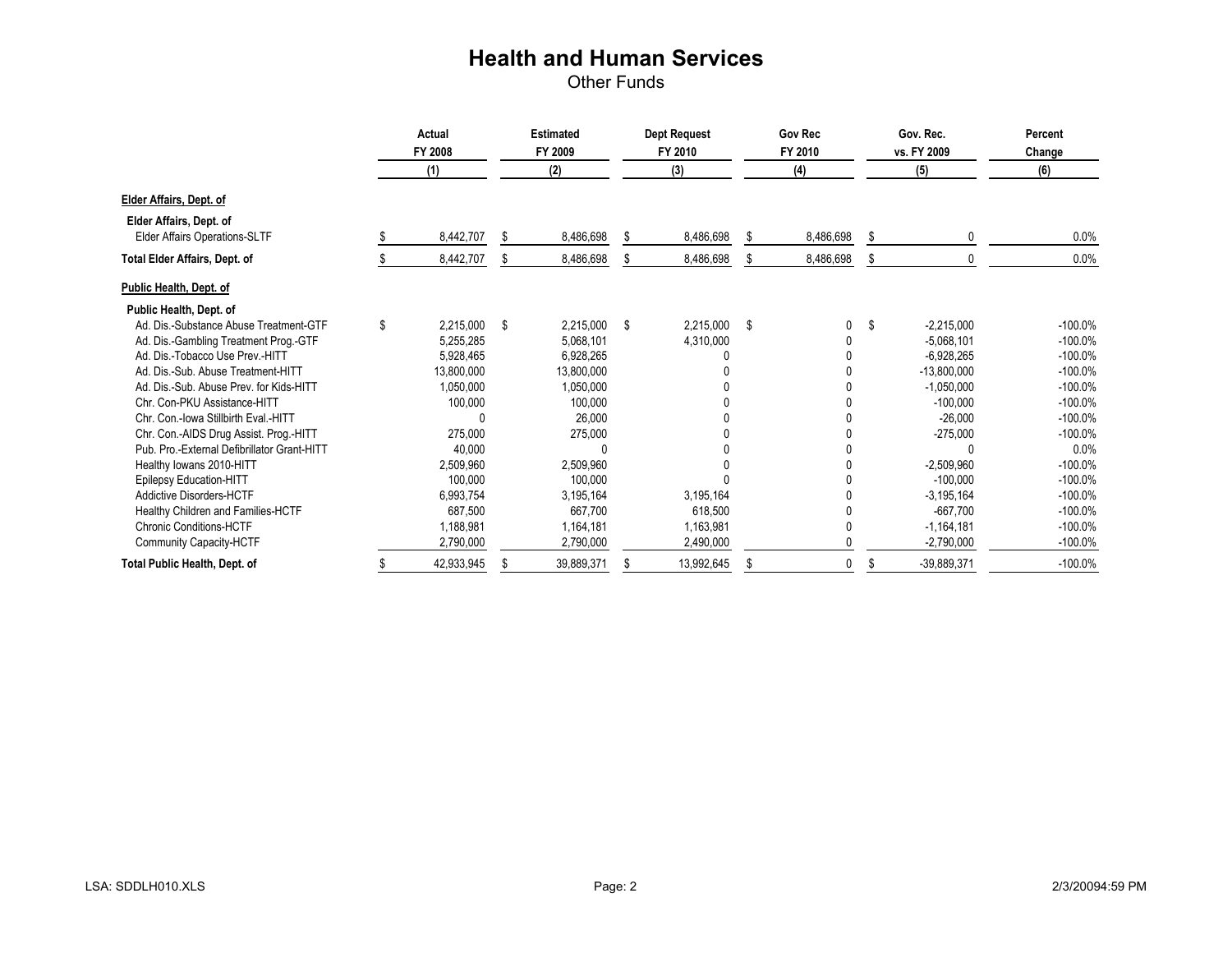|                                     | Actual<br>FY 2008 |             | <b>Estimated</b><br>FY 2009 |   | <b>Dept Request</b><br>FY 2010 | Gov Rec<br>FY 2010 |             |    | Gov. Rec.<br>vs. FY 2009 | Percent<br>Change |
|-------------------------------------|-------------------|-------------|-----------------------------|---|--------------------------------|--------------------|-------------|----|--------------------------|-------------------|
|                                     |                   | (1)         | (2)                         |   | (3)                            |                    | (4)         |    | (5)                      | (6)               |
| Human Services, Dept. of            |                   |             |                             |   |                                |                    |             |    |                          |                   |
| <b>General Administration</b>       |                   |             |                             |   |                                |                    |             |    |                          |                   |
| <b>FIP-TANF</b>                     | \$                | 28,101,513  | \$<br>26,101,513            | S | 25,656,513                     | \$                 | 25,656,513  | \$ | $-445,000$               | -1.7%             |
| Promise Jobs-TANF                   |                   | 14,993,040  | 13,334,528                  |   | 13,334,528                     |                    | 13,334,528  |    |                          | 0.0%              |
| FaDDS-TANF                          |                   | 2.998.675   | 2,998,675                   |   | 2,998,675                      |                    | 2.998.675   |    |                          | 0.0%              |
| <b>Field Operations-TANF</b>        |                   | 17,707,495  | 18,507,495                  |   | 18,507,495                     |                    | 18,507,495  |    |                          | 0.0%              |
| <b>General Administration-TANF</b>  |                   | 3.744.000   | 3,744,000                   |   | 3,744,000                      |                    | 3,744,000   |    |                          | 0.0%              |
| Local Admin, Cost-TANF              |                   | 2,189,830   | 2,189,830                   |   | 2,189,830                      |                    | 2,189,830   |    |                          | 0.0%              |
| State Day Care-TANF                 |                   | 18,986,177  | 18,986,177                  |   | 18,986,177                     |                    | 18,986,177  |    |                          | 0.0%              |
| MH/DD Comm. Services-TANF           |                   | 4,894,052   | 4,894,052                   |   | 4,894,052                      |                    | 4,894,052   |    |                          | 0.0%              |
| Child & Family Services-TANF        |                   | 32,084,430  | 32,084,430                  |   | 32,084,430                     |                    | 32,084,430  |    |                          | 0.0%              |
| <b>Child Abuse Prevention-TANF</b>  |                   | 250.000     | 250,000                     |   | 250,000                        |                    | 250,000     |    |                          | 0.0%              |
| Training & Technology-TANF          |                   | 1,037,186   | 1,037,186                   |   | 1,037,186                      |                    | 1,037,186   |    |                          | 0.0%              |
| HOPES - Transfer to DPH-TANF        |                   | 200,000     | 200,000                     |   | 200,000                        |                    | 200,000     |    |                          | $0.0\%$           |
| 0-5 Children-TANF                   |                   | 7,350,000   | 7,350,000                   |   | 7,350,000                      |                    | 7,350,000   |    |                          | 0.0%              |
| Child Support Recovery-TANF         |                   | 200,000     | 200,000                     |   | 200,000                        |                    | 200,000     |    |                          | 0.0%              |
| Child Care Direct Assistance-TANF   |                   | 6,900,000   | 8,900,000                   |   | 9,345,000                      |                    | 9,345,000   |    | 445,000                  | 5.0%              |
| <b>Total General Administration</b> |                   | 141,636,398 | 140,777,886                 |   | 140,777,886                    |                    | 140,777,886 |    |                          | 0.0%              |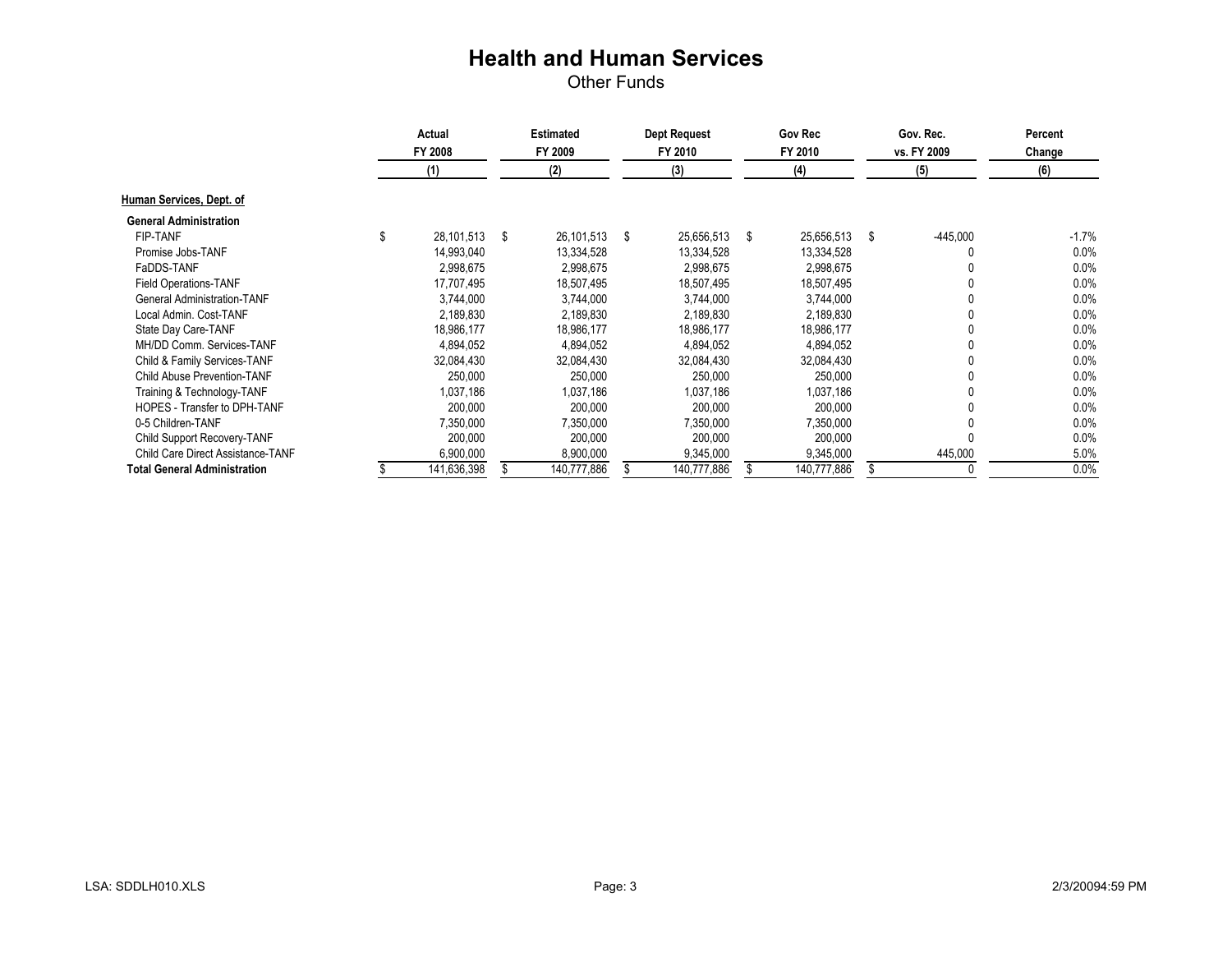|                                     | Actual |             | <b>Estimated</b> |              |    | <b>Dept Request</b> | <b>Gov Rec</b> |              |    | Gov. Rec.      | Percent   |
|-------------------------------------|--------|-------------|------------------|--------------|----|---------------------|----------------|--------------|----|----------------|-----------|
|                                     |        | FY 2008     |                  | FY 2009      |    | FY 2010             | FY 2010        |              |    | vs. FY 2009    | Change    |
|                                     |        | (1)         |                  | (2)          |    | (3)                 |                | (4)          |    | (5)            | (6)       |
| Assistance                          |        |             |                  |              |    |                     |                |              |    |                |           |
| <b>Pregnancy Prevention-TANF</b>    | \$     | 1.930.067   | -\$              | 1.930.067    | \$ | 1.930.067           | \$             | 1.930.067    | \$ | U              | 0.0%      |
| Medical Supplemental-SLTF           |        | 65,000,000  |                  | 111,753,195  |    | 111,753,195         |                | 16,784,483   |    | $-94,968,712$  | $-85.0%$  |
| Medical Contracts-Pharm. Settlement |        | 1,349,833   |                  | 1,323,833    |    | 1,323,833           |                | 1,323,833    |    | U              | 0.0%      |
| Broadlawns Hospital-ICA             |        | 40,000,000  |                  | 40,000,000   |    | 40,000,000          |                | 40,000,000   |    | U              | 0.0%      |
| State Hospital-Cherokee-ICA         |        | 9,098,425   |                  | 3,164,766    |    | U                   |                | $\Omega$     |    | $-3,164,766$   | $-100.0%$ |
| State Hospital-Clarinda-ICA         |        | 1,977,305   |                  | 687,779      |    | $\Omega$            |                |              |    | $-687.779$     | $-100.0%$ |
| State Hospital-Independence-ICA     |        | 9,045,894   |                  | 3,146,494    |    | $\Omega$            |                |              |    | $-3,146,494$   | $-100.0%$ |
| State Hospital-Mt Pleasant-ICA      |        | 5,752,587   |                  | 2,000,961    |    | U                   |                |              |    | $-2,000,961$   | $-100.0%$ |
| <b>Medical Examinations-HCTA</b>    |        | 556,800     |                  | 556,800      |    | 556,800             |                | 556,800      |    | U              | 0.0%      |
| Medical Information Hotline-HCTA    |        | 150,000     |                  | 150,000      |    | 100,000             |                | 100,000      |    | $-50.000$      | $-33.3%$  |
| Health Partnership Activities-HCTA  |        | 550,000     |                  | 900,000      |    | 600,000             |                | 600,000      |    | $-300,000$     | $-33.3%$  |
| Audits, Perf. Eval., Studies-HCTA   |        | 400,000     |                  | 400,000      |    | 125,000             |                | 125,000      |    | $-275,000$     | $-68.8%$  |
| IowaCare Admin, Costs-HCTA          |        | 930,352     |                  | 1,132,412    |    | 1,132,412           |                | 1,132,412    |    |                | 0.0%      |
| Dental Home for Children-HCTA       |        | 1,186,475   |                  | 1,000,000    |    | 1,000,000           |                | 1,000,000    |    | U              | 0.0%      |
| Mental Health Trans, Pilot-HCTA     |        | 250,000     |                  | 250,000      |    | 0                   |                | $\Omega$     |    | $-250,000$     | $-100.0%$ |
| MH/DD Workforce Development         |        | $\Omega$    |                  | 500,000      |    | 500,000             |                | 500,000      |    | N              | 0.0%      |
| Children's Health Insurance-HCTF    |        | 8,329,570   |                  | $\mathbf{0}$ |    | $\Omega$            |                | ∩            |    | U              | 0.0%      |
| <b>Medical Assistance-HCTF</b>      |        | 99,518,096  |                  | 114,943,296  |    | 114,943,296         |                | $\Omega$     |    | $-114,943,296$ | $-100.0%$ |
| MH/MR/DD Growth-HCTF                |        | 7,592,099   |                  | 7,592,099    |    | 7,592,099           |                |              |    | $-7,592,099$   | $-100.0%$ |
| <b>General Administration-HITT</b>  |        | 274,000     |                  | 274,000      |    | U                   |                | $\Omega$     |    | $-274,000$     | $-100.0%$ |
| POS Provider Increase-HITT          |        | 146,750     |                  | 146,750      |    |                     |                | $\Omega$     |    | $-146,750$     | $-100.0%$ |
| Other Service Providers Inc.-HITT   |        | 182,381     |                  | 182,381      |    |                     |                | $\Omega$     |    | $-182,381$     | $-100.0%$ |
| Medical Assistance Combined-HITT    |        | 35,327,368  |                  | $\mathbf{0}$ |    |                     |                |              |    | 0              | 0.0%      |
| Child and Family Services-HITT      |        | 3,761,677   |                  | 3,786,677    |    | $\Omega$            |                |              |    | $-3,786,677$   | $-100.0%$ |
| Broadlawns Admin-HCTA               |        | 230,000     |                  | 230,000      |    | 230,000             |                | 230,000      |    | በ              | 0.0%      |
| Medical Assistance-HCTA             |        | 2,500,000   |                  | 0            |    | 0                   |                | <sup>0</sup> |    | U              | 0.0%      |
| MH PTRF Medical Asst.               |        |             |                  | 624,000      |    | 0                   |                | $\Omega$     |    | $-624,000$     | $-100.0%$ |
| <b>Total Assistance</b>             |        | 296,039,679 | \$               | 296,675,510  | \$ | 281,786,702         | \$             | 64,282,595   | \$ | $-232,392,915$ | $-78.3%$  |
| Total Human Services, Dept. of      |        | 437,676,077 | \$               | 437,453,396  | \$ | 422,564,588         | \$             | 205,060,481  | \$ | -232,392,915   | $-53.1%$  |
| Veterans Affairs, Dept. of          |        |             |                  |              |    |                     |                |              |    |                |           |
| Veterans Affairs, Dept. of          |        |             |                  |              |    |                     |                |              |    |                |           |
| Vets Home Ownership Prog.-VTF       | \$     | 271,904     | \$               | 0            | \$ | 0                   | \$             | $\mathbf{0}$ | \$ | 0              | 0.0%      |
| Vietnam Veterans Bonus-VTF          |        | 500,000     |                  | $\Omega$     |    | 0                   |                | $\Omega$     |    | U              | 0.0%      |
| Total Veterans Affairs, Dept. of    | \$     | 771,904     | \$               | $\mathbf 0$  | \$ | $\mathbf 0$         | \$             | $\mathbf{0}$ | \$ | $\Omega$       | 0.0%      |